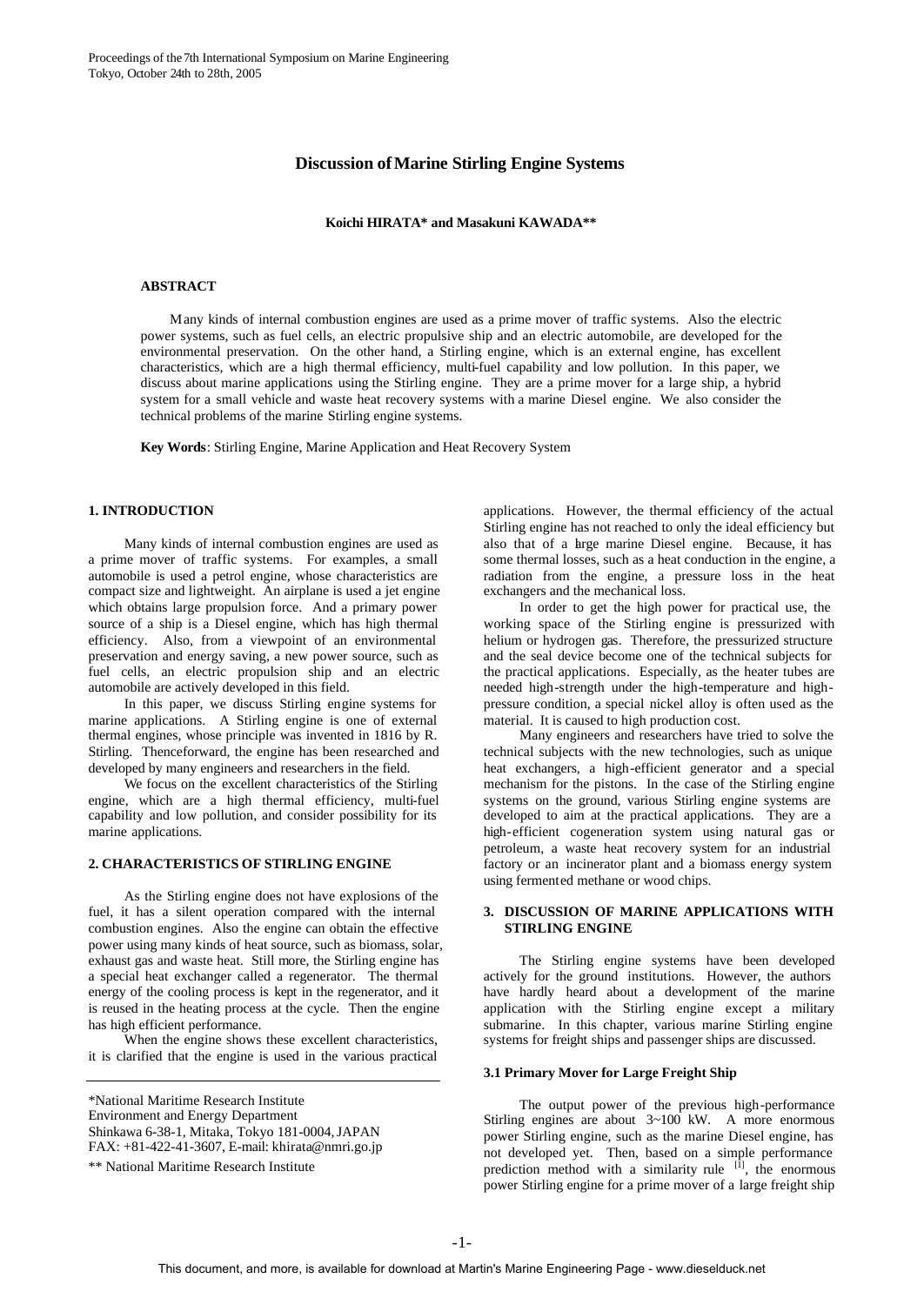is designed conceptually, and discussed the possibility for the application<sup>[2]</sup>.

A Diesel engine is used as a prime mover for a large ship. The output power of the engine for a freight ship, which has the length of 200~300 m, is about 15,000~20,000 kW. The engine size and specifications are shown in Fig. 1. These values are based on the UEC68LSE marine Diesel engine of Mitsubishi Heavy Industries, Ltd. <sup>[3]</sup>. In the following consideration, a 20,000 kW class Stirling engine is discussed compared with the same range of the Diesel engine.



Fig. 1, Marine Diesel Engine for Large Freight Ship





It is difficult to obtain the output power of 20,000 kW with one-cylinder Stirling engine. Then an 8-cylinder Stirling engine, which has the output power of 2,500 kW per one cylinder, is proposed. In the case of the calculation for the power, the simple prediction method [1] is used. It is based on the experimental results of previous Stirling engines, and it can calculate the maximum output power and the optimal engine speed from the engine size and the operating conditions.

Figure 2 shows the calculated results of the relation the swept volume of each piston,  $V_{SE}$ , the output power,  $W_S$  and the optimal engine speed,  $N_{opt}$  at the mean gas pressure,  $P_m = 5$ , 10 and 15 MPa. From the figure, the target output power of 2,500 kW is obtained at  $V_{SE}$ =1.2 m<sup>3</sup> and  $\overline{P}_m$ =10 MPa using air as the working gas, and the optimal engine speed is about 73 rpm. It is the same range to the above Diesel engine.

Additionally, in the case of the calculation using helium as the working gas, the swept volume and the operating conditions are predicted to  $V_{SE}$ =0.4 m<sup>3</sup>,  $P_m$ =10 MPa and  $N_{opt}$ =240 rpm to get the target output power. This result means that there is a possibility to develop a compact Stirling engine. But it is considered that the handling of the high-pressurized helium is very difficult for the large-scale Stirling engine. Therefore, the air is used as the working gas for the following conceptual Stirling engine.

| rable 1, opeenfeations of the marine burning engine |                             |                                                               |  |  |
|-----------------------------------------------------|-----------------------------|---------------------------------------------------------------|--|--|
| Type                                                |                             | Double acting type                                            |  |  |
| Working gas                                         |                             | Air                                                           |  |  |
|                                                     | Mean engine pressure        | 10 MPa                                                        |  |  |
| Output power                                        |                             | 20,000 kW<br>$(2,500 \text{ kW} \times 8 \text{ cylinders.})$ |  |  |
|                                                     | Bore x Stroke               | 1200 x 1060 mm                                                |  |  |
| (Swept volume)                                      |                             | $(1.20 \text{ m}^3)$                                          |  |  |
|                                                     | Rated engine speed          | 73 rpm                                                        |  |  |
| Fuel                                                |                             | Heavy oil                                                     |  |  |
|                                                     | Heater wall temperature     | 700 deg C                                                     |  |  |
|                                                     | Gas temperature, Hot / Cold | 650 deg C / 40 deg C                                          |  |  |
|                                                     | Type                        | Multi-tube type                                               |  |  |
|                                                     |                             |                                                               |  |  |
|                                                     | Diameter                    | 20 mm (ID), 30 mm (OD)                                        |  |  |
| Heater                                              | Length                      | 3000 mm                                                       |  |  |
|                                                     | No. of tubes                | 1200                                                          |  |  |
|                                                     | Type                        | Annular tube                                                  |  |  |
|                                                     | Diameter                    | 1420 mm (ID), 1960 mm (OD)                                    |  |  |
| Regenerator                                         | Length                      | 300 mm                                                        |  |  |
|                                                     | Mesh                        | #100 x 1500 seats                                             |  |  |
|                                                     | Type                        | Multi-tube type                                               |  |  |
|                                                     | Diameter                    | 10 mm (ID), 15 mm (OD)                                        |  |  |
| Cooler                                              | Length                      | 500 mm                                                        |  |  |

Table 1, Specifications of the marine Stirling engine



-2-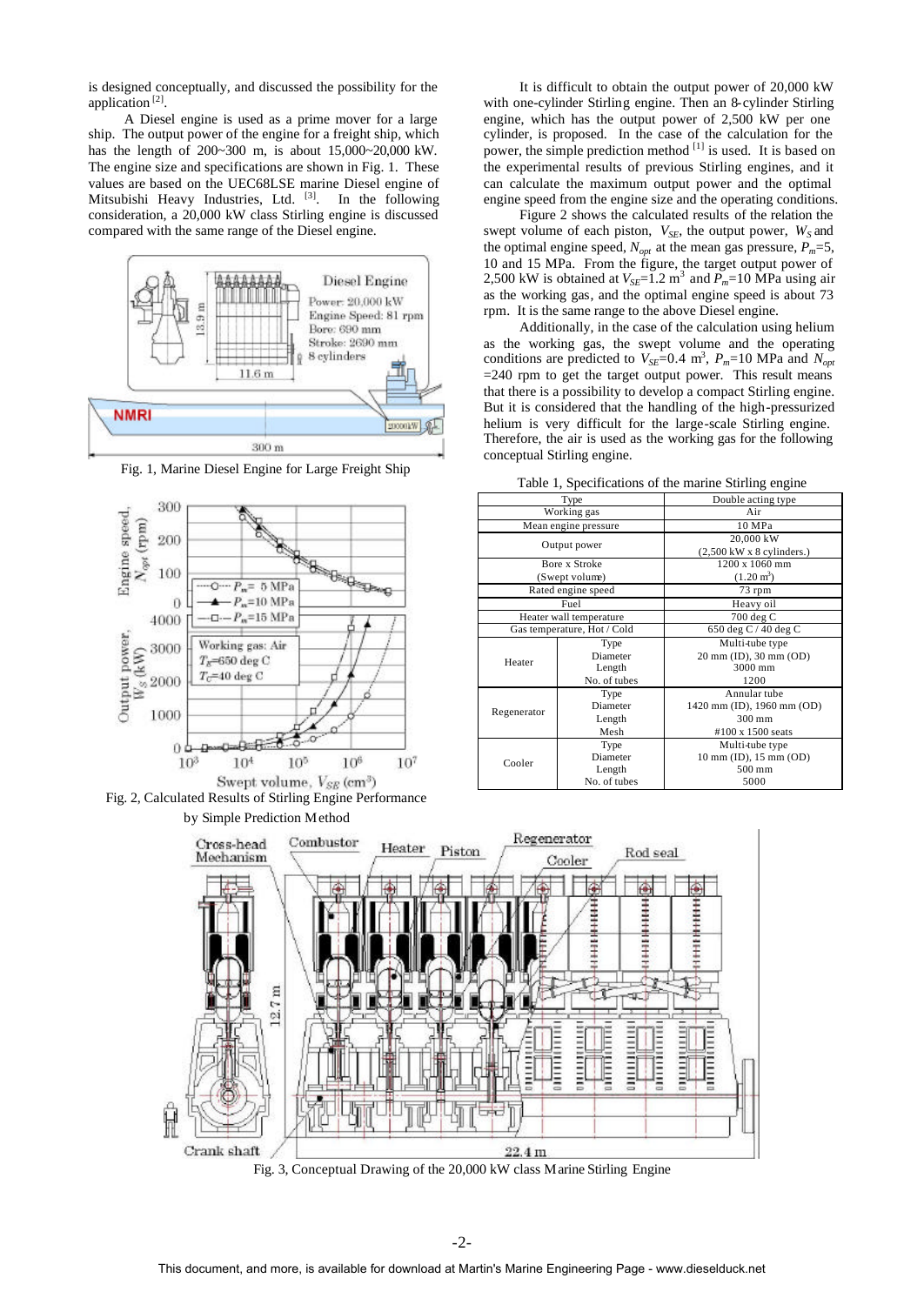Figure 3 shows a conceptual drawing of the 20,000 kW class Stirling engine, and its specifications are listed in Table 1. The engine size and the structure are decided from the above results of the simple prediction method and the other calculations for the strength of a pressurized vessel and the heat transfer of the heat exchangers. The engine has the height of 12.7 m, and the width of 22.4 m. The height is the same range to the above Diesel engine as shown in Fig. 1. However, the width is two times wider than that of the Diesel engine approximately. It is caused that the cylinder head and the heat exchanger are needed high strength for the highpressurized structure. In order to develop a compact Stirling engine, it is important to design the engine optically including the pressurized structure and reduce any thermal losses.

From another simulation code for the Stirling engines, the indicated efficiency of the engine, which is defined the ratio of the indicated power and the heat input, is calculated to 45 % approximately. As the mechanical efficiency is not clarified, it is difficult to predict the total thermal efficiency accurately. However, we think that the Stirling engine cannot achieve the higher efficiency than that of the high efficient Diesel engine.

From above discussions, it is not confirmed that the Stirling engine has higher performance than the marine Diesel engine, though the above Stirling engine is not optimized. In addition, the accuracy of the calculations cannot be estimated suitably. We need a more detailed analysis method for the enormous power Stirling engine.

# **3.2 Stirling Engine Hybrid System for Small Passenger Vehicle**

From the balance of a pressurized structure and a thermal strength of the heat exchanger, a large-sized Stirling engine may be not suitable for the practical use. The largesized Stirling engine does not have predomination compared with other thermal engines. On the other hand, from actual results of previous developed engines, it is considered that a several kW or several hundred kW class Stirling engine has a possibility of the practical applications. After solving of technical subjects, a high-efficient and high-performance engine will be completed. We discuss the marine application with the middle class Stirling engine in follows.

Figure 4 shows a conceptual drawing of a sightseeing amphibious vehicle with a 200 kW class Stirling engine generator. The engine generates an electric power using combustion of natural gas. And an electric motor drives the vehicle on the ground and on the water. The generator is located in the pressurized crankcase of the engine, and the

engine has a suitable size for the vehicle.

This sightseeing vehicle needs the silence operation and low pollution. Then it is considered that the Stirling engine is very valuable. On the other hand, in order to develop a practical used engine, we must solve some technical problems, such as confirmations of safety and reliability with an actual engine.

# **3.3 Heat Recovery System with Exhaust Gas of Marine Diesel Engine**

A Diesel engine rejects about 30 % of the total heat energy into the exhaust gas. We discuss waste heat recovery systems with the exhaust gas of the marine Diesel engine.

#### **Ideal Heat Recovery System for Large Ship**

Figure 5 shows the ideal calculated result of the energy balance with a 20,000 kW class Diesel engine. The exhaust gas has the total waste heat of 12,000 kW and the temperature of 400 deg C. The Stirling engine recovers the exhaust heat, and obtains the generated power of 700 kW. This power level is the same in an auxiliary Diesel engine generator of a large ship. It is not difficult to achieve the thermal efficiency of 5 % with combustion gas for the Stirling engine. However, when the engine uses the low temperature heat source, the engine size becomes too large. Therefore, in the case of these heat recovery systems, it is important to discuss about the effective





Fig. 4, Conceptual Drawing of Sightseeing Amphibious Vehicle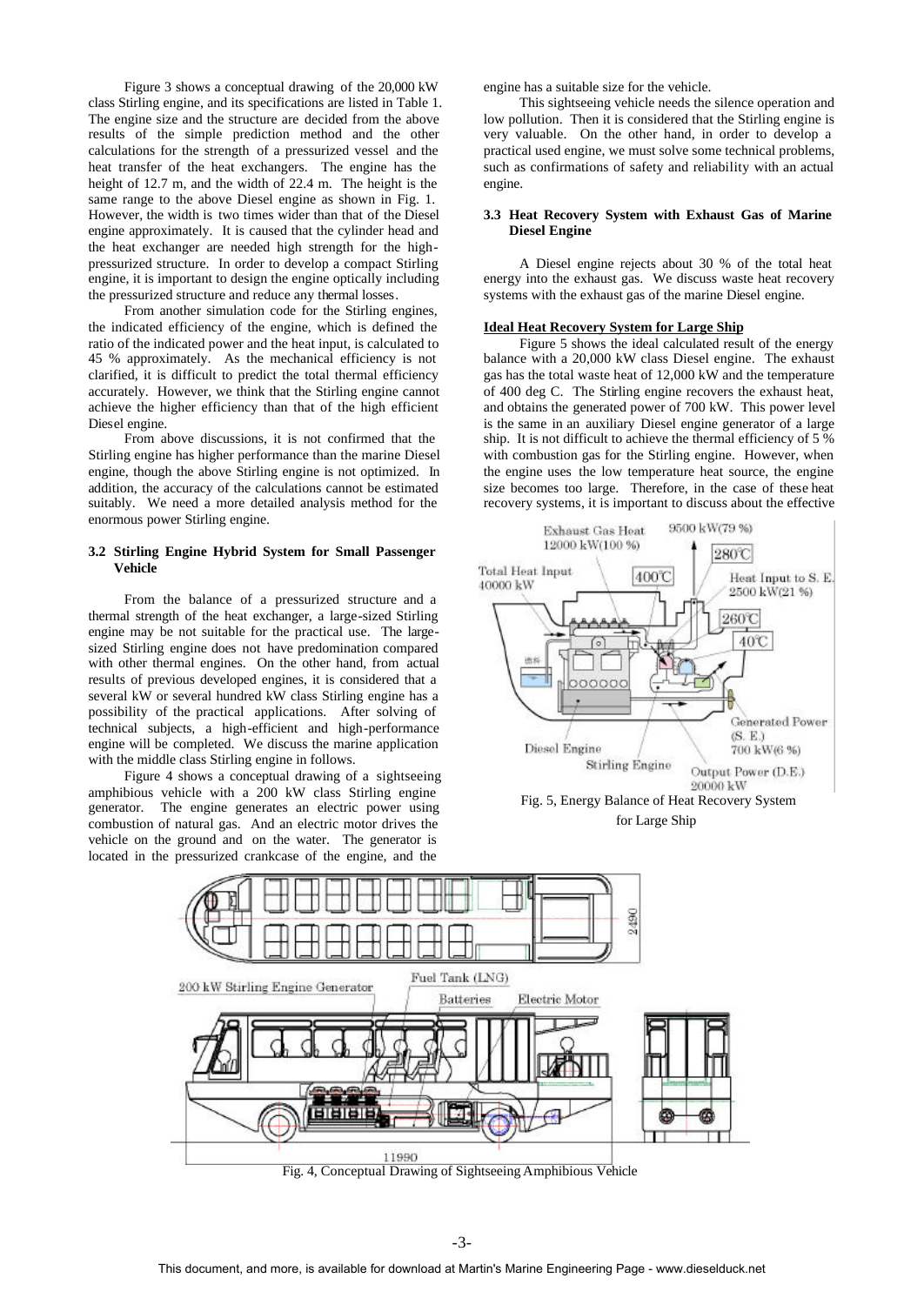application with a small Stirling engine and a new concept for the application.

# **Heat Recovery System to Keep Clean the Harbor Area**

Figure 6 shows a new concept of the waste heat recovery system with a small Stirling engine generator. The generated power of the Stirling engine is only 2~5 kW. When the ship is at sea, the Stirling engine generator operates with the exhaust heat of the Diesel engine, and charges batteries in the ship. When the ship is at anchor in the harbor, the charged batteries supply the electric energy into the ship without the operation of the Diesel engine generator. This system is expected that the harbor area is kept clean, because the



exhaust gas of the Diesel engine decreases in the area.

Transport and Technology Agency).

**Multi-cylinder Stirling Engine**

Additionally, we have started the project regarding this waste heat recovery system to keep clean the harbor area since 2005 with sponsored by JRTT (Japan Railways Construction,

As another project in our laboratory, we have developed a multi-cylinder Stirling engine for a waste heat recovery system since  $2003$  <sup>[4], [5]</sup>. Figure 7 shows a design concept of the multi-cylinder Stirling engine. The engine is composed plural engine unit arranged in the series. When the engine units take in the heat in order, the temperature of the exhaust

> Outlet temp.,  $\frac{T_{T\sim S}[\mathbf{K}]}{(T_S$

 $T_2 \leq T_1 \leq T_0$ 

Generated

power, W.

Fig. 9, Schematic View of the Prototype Stirling Engine